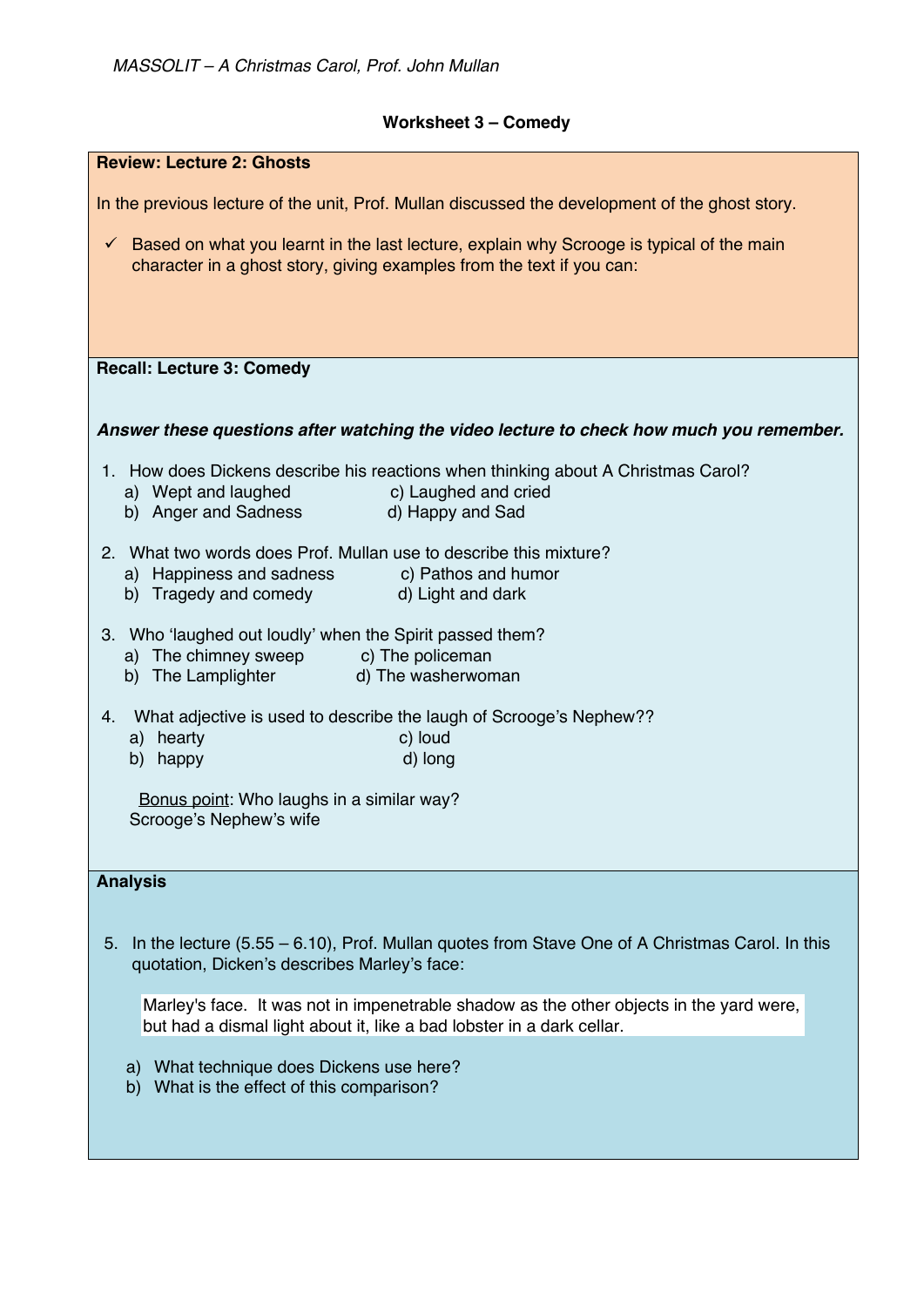6. In the lecture (9.10 – 9.25), Prof. Mullan quotes from Stave One of A Christmas Carol. In this quotation, Scrooge refuses to believe Marley's Ghost is really there:

You may be an undigested bit of beef, a blot of mustard, a crumb of cheese, a fragment of an underdone potato. There's more of gravy than of grave about you, whatever you are!"

- a) What ordinary things does Scrooge blame for the appearance of Marley's ghost?
- b) What word play does Scrooge attempt and why? A pun based on the similarity of 'gravy' and grave.'

## **Evaluation**

7. In the lecture (11.07 – 11.39), Prof. Mullan refers to Stave Five of A Christmas Carol, where Scrooge pretends to be angry at Bob Cratchit:

But he was early at the office next morning. Oh he was early there. If he could only be there first, and catch Bob Cratchit coming late! That was the thing he had set his heart upon.

And he did it; yes, he did. The clock struck nine. No Bob. A quarter past. No Bob. He was full eighteen minutes and a half behind his time. Scrooge sat with his door wide open, that he might see him come into the Tank.

His hat was off, before he opened the door; his comforter too. He was on his stool in a jiffy; driving away with his pen, as if he were trying to overtake nine o'clock.

"Hallo," growled Scrooge, in his accustomed voice, as near as he could feign it. "What do you mean by coming here at this time of day?"

"I'm very sorry, sir," said Bob. "I am behind my time."

"You are?" repeated Scrooge. "Yes. I think you are. Step this way, if you please." "It's only once a year, sir," pleaded Bob, appearing from the Tank. "It shall not be repeated. I was making rather merry yesterday, sir."

"Now, I'll tell you what, my friend," said Scrooge, "I am not going to stand this sort of thing any longer. And therefore," he continued, leaping from his stool, and giving Bob such a dig in the waistcoat that he staggered back into the Tank again; "and therefore I am about to raise your salary."

- a) How does Dickens build the sense of fear for Bob Cratchit?
- b) How does Dickens make the moment light and comical?

Challenge: What is Prof. Mullan's explanation for Dickens ending the novel in this way?

## **Glossary**

- **Dismal:** *causing a mood of gloom or depression: "the dismal weather made the late afternoon seem like evening*
- **Dismayed:** *cause (someone) to feel concern and distress: "they were dismayed by the Uturn in policy"*
- **Disperse:** *to scatter or separate or lessen: "The oil appeared to be dispersing."*
- **Earnestness:** *sincere and intense belief: "he tells his story with intense earnestness"*
- **Impenetrable:** *impossible to pass through or enter: "a dark, impenetrable forest"*
- **Lamplighter:** *a person employed to light street gaslights by hand.*